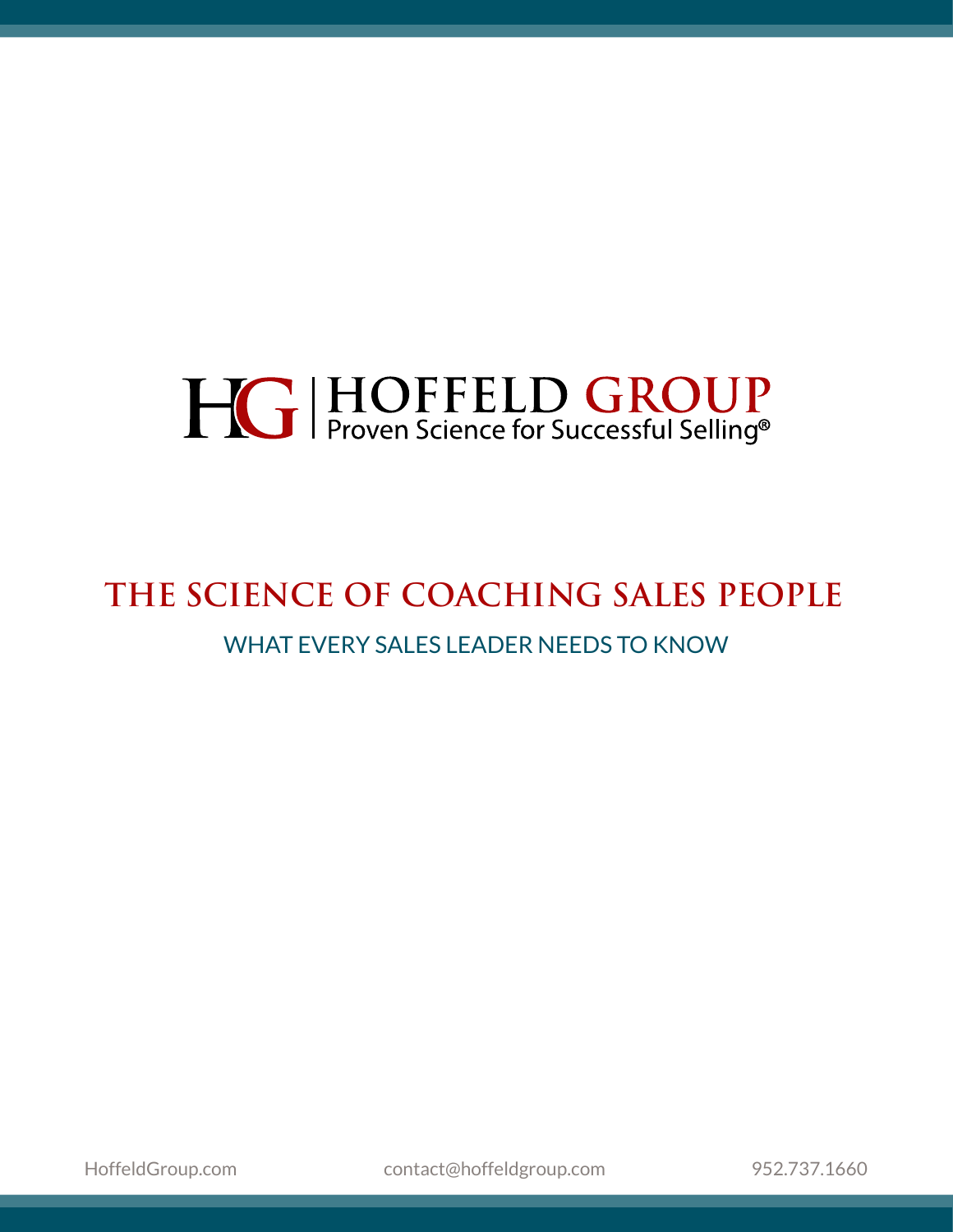#### **SYNOPSIS**

In this white paper, David Hoffeld writes about how a powerful scientific principle called Social Facilitation can significantly enhance a sales leader's ability to coach and train sales people. David begins by explaining the scientific construct of Social Facilitation. He then clarifies why Social Facilitation is the basis for how athletes, firefighters, police officers and soldiers are trained and how that relates to the coaching and training of sales people. The paper concludes with a practical analysis of how sales leaders can leverage Social Facilitation to more accurately evaluate their sales people.

### **ABOUT THE AUTHOR**

David Hoffeld is CEO of the Hoffeld Group, a research based sales training, coaching and consulting firm that is the leader in the integration of proven science and sales. The Hoffeld Group takes the proven science of influence out of the laboratory and academic journals and applies it to selling. For a deeper look at the Hoffeld Group's groundbreaking research and innovative sales strategies visit HoffeldGroup.com.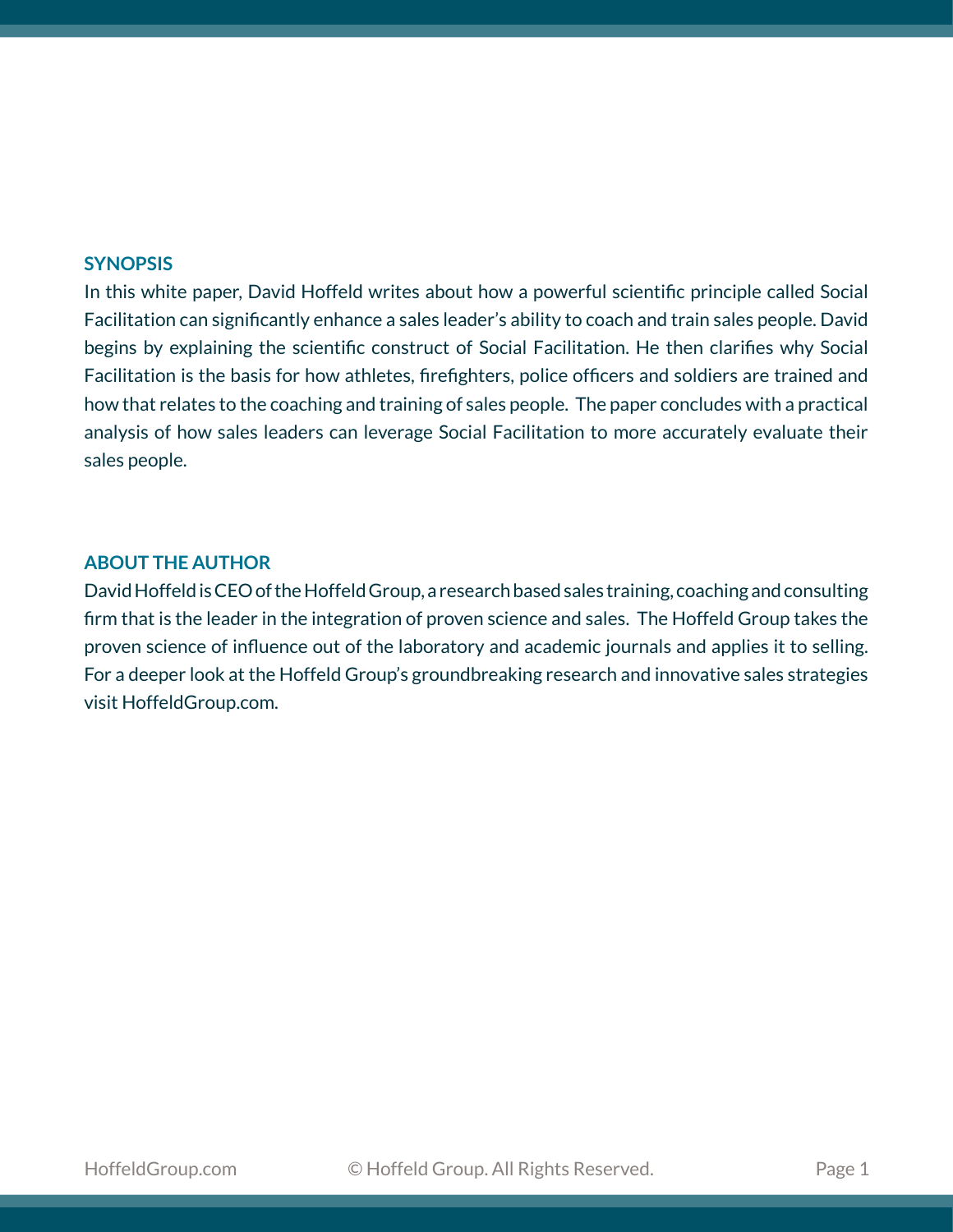# The Science of Social Facilitation

In 1897 Norman Triplett, who is considered to be one of the first social psychologists, observed a strange phenomenon.<sup>1</sup> Triplett noticed that when competing with others, some cyclists responded with heightened levels of performance. In contrast, other cyclists would respond with a decrease in speed, in comparison to their pace when only racing against the clock. Triplett was puzzled by this and began to investigate why the presence of others would affect a cyclist's performance. After conducting numerous experiments and analyzing the results, Triplet came to a conclusion which would become the foundation for the scientific principle of Social Facilitation.

Triplett's study was ahead of its time because it was not until 1965 that behavioral scientist Robert Zajonc revisited Triplett's research and probed for a deeper explanation as to why the performance of a task is influenced by the presence of others.<sup>2</sup> Zajonic's investigation led him to the conclusion of Social Facilitation. Social Facilitation is the scientific construct which affirms that the presence of others will improve performance on well-mastered behaviors and hinder performance on unmastered tasks. The divergence in ability is triggered by the psychological arousal that is caused by performing an activity in the presence of others. This arousal produces the individual's dominant response, which is the most authentic representation of the learned behavior.



Social Facilitation has evolved into a well-established scientific model that has been studied through hundreds of research studies involving over 25,000 participants.<sup>34</sup> One such study was led by social psychologist James Michaels who conducted numerous experiments examining how the presence of observers influenced the proficiency of billiard players.5 Michaels and his colleagues would first evaluate billiard players without the players being aware of the fact that they were being watched. Then after assessing a player's skill level, the researchers would approach the

<sup>1</sup> N. Triplett. "The dynamogenic factors in pacemaking and competition." *American Journal of Psychology*, 9, 1897 – 1898. p. 507 – 533.

<sup>2</sup> R. B. Zajonc. "Social facilitation," Science, 149, 1965. p. 269-274.

<sup>3</sup> C.F. Bond and L. Titus. "Social facilitation: A meta-analysis of 241 studies." *Psychological Bulletin*, 94, 1983. p. 265 – 292.

<sup>4</sup> B. Guerin. *Social Facilitation*. (Paris: Cambridge University Press, 1993).

<sup>5</sup> J. Michaels, J. Blommel, R. Bracato, R. Linkous and J. Rowe. "Social facilitation and inhibition in a natural setting." *Replications in Social Psychology*, 2, 1982. p. 21 – 24.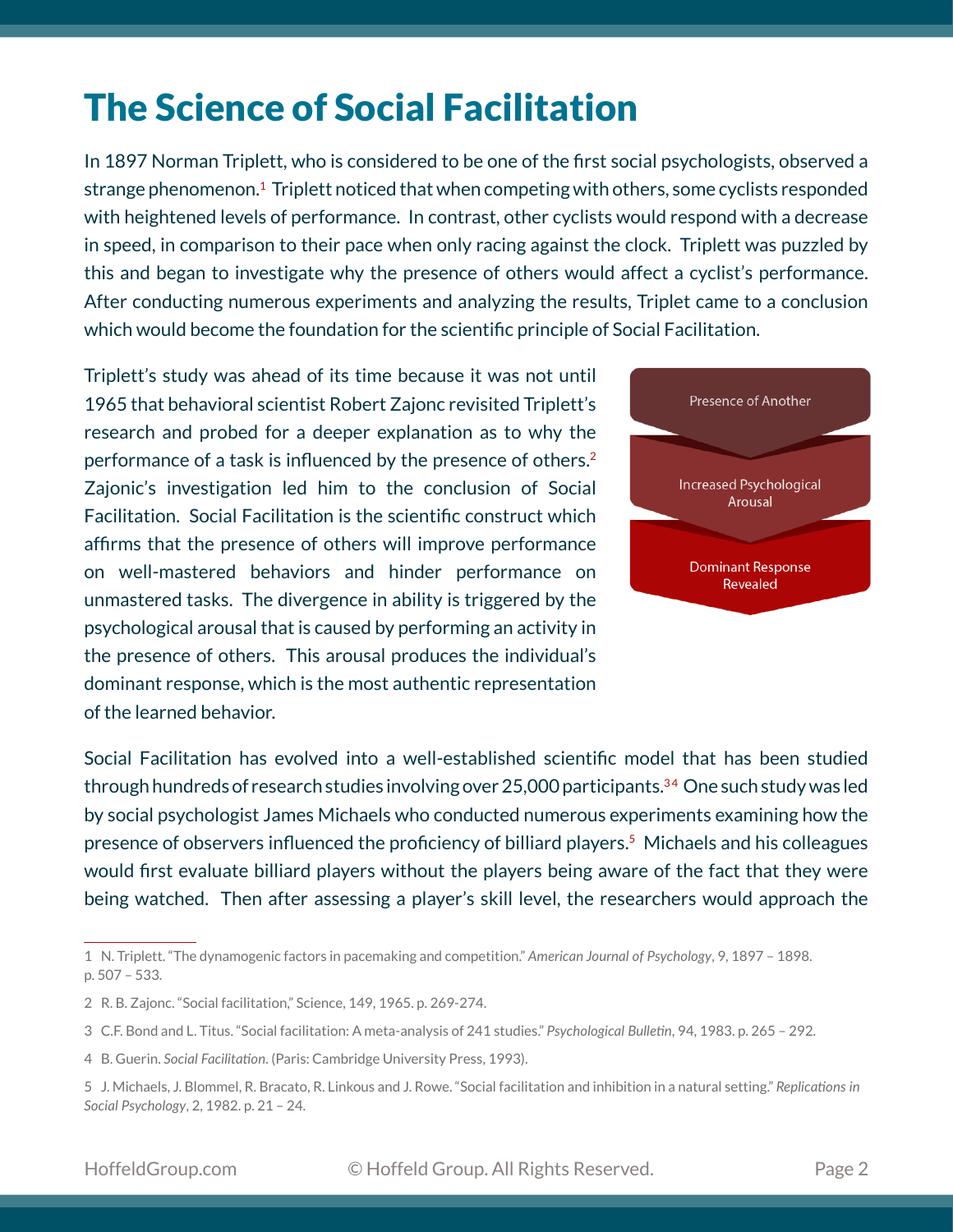player and openly observe him or her. What occurred was that the presence of the spectators prompted those who had already been rated as being an accomplished billiard player to increase their shot-making ability from 71% to 80%. In contrast, when the less skillful billiard players were observed they experienced a drop in their shot-making ratio from 36% to 25%.

The effects of Social Facilitation have been proven to influence the execution of not only physical activities, but also cognitive and social tasks.<sup>6</sup> Furthermore, social scientists have also confirmed that the effect of psychological arousal caused by the presence of others is amplified when one is in the presence of others who are evaluating his or her performance.<sup>789</sup>

The concept of Social Facilitation is not merely ivory tower thinking. To the contrary, within the context of selling, it is indispensable in its practical application. Social Facilitation is particularly relevant in the understanding of how to successfully coach and train sales people. In fact, without an awareness of Social Facilitation, sales leaders will be limited in their capacity to effectively develop their sales people. Yet, as significant as this powerful concept is, few sales leaders have ever heard of it.

# Develop Sales People Through Social Facilitation

Though there are numerous ways that Social Facilitation can be applied to the coaching and training of sales people, the following are two of the most important applications.

### **SOCIAL FACILITATION APPLICATION #1:**

Social Facilitation deals with the necessity for sales people to receive ongoing coaching and training. It is only through continual development that a sales person's dominant response will be conditioned to be one of competence.

A sales person's dominant response is the predisposition that will influence how that sales person interacts with prospects. This is demonstrated by the fact that Social Facilitation is the basis for how athletes, firefighters, soldiers and police officers are trained to respond in stressful situations.

<sup>6</sup> S. Thomas, L. Skitka, S. Christen, M. Jurgena. "Social facilitation and impression formation." *Basic and Applied Social Psychology*, 24, 2002. p. 67 – 70.

<sup>7</sup> R..G. Green. "Social Motivation." *Annual Review of Psychology,* 42, 1991. p. 377 – 399.

<sup>8</sup> T. Henchy and D. Glass. "Evaluation apprehension and the social facilitation of dominant and subordinate responses." *Journal of Personality and Social Psychology*, 10, 1968. p. 446 – 454.

<sup>9</sup> J. Seta, J. Crisson, C. Seta and M. Wang. "Task performance and perceptions of anxiety: Averaging and summation in an evaluative setting." *Journal of Personality and Social Psychology*, 56, 1989. p. 387 – 389.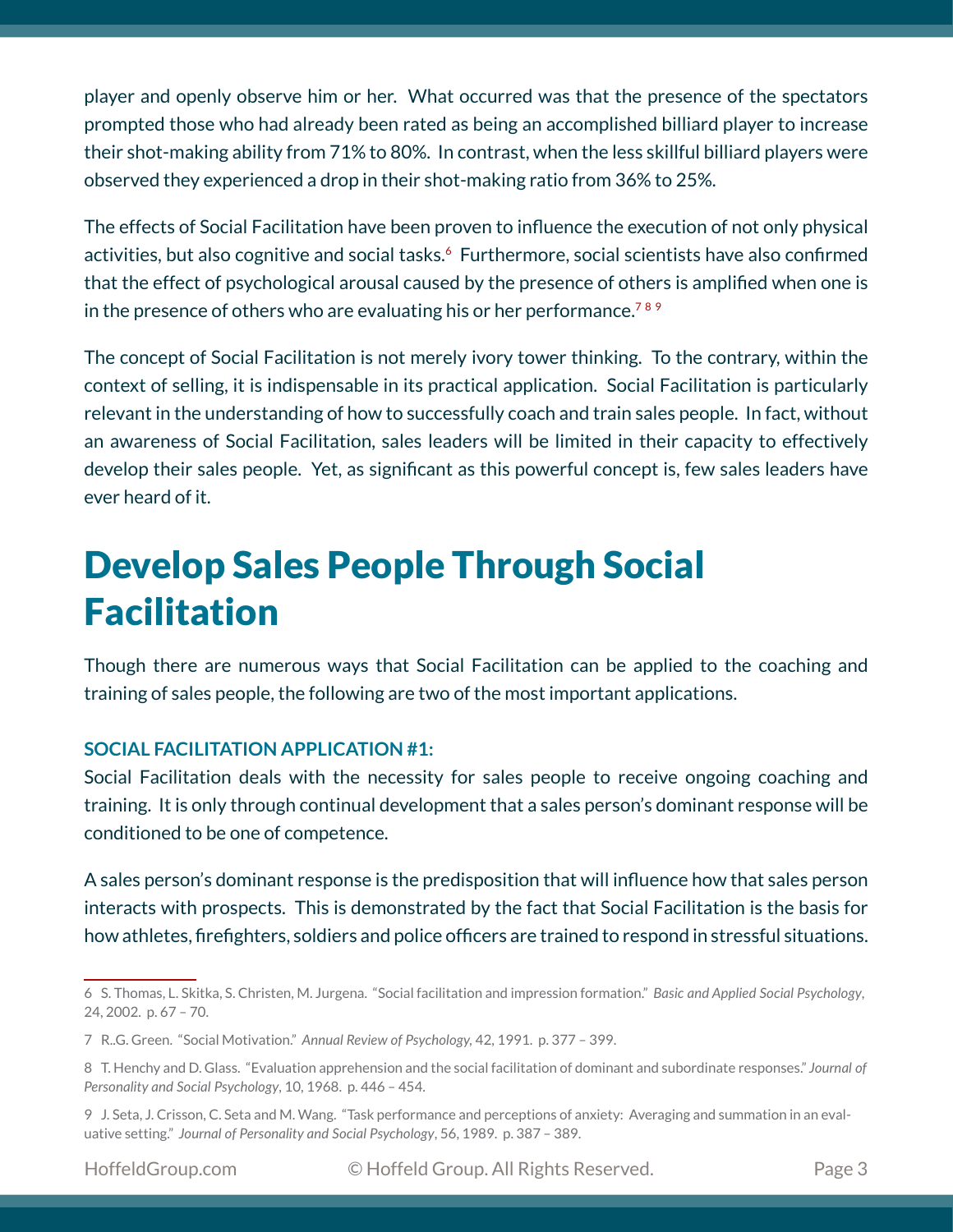These professionals undergo persistent coaching and training so that when it matters most, their dominant response is a visual demonstration of the fact that they have mastered the task at hand. Behavioral scientists Kassin, Fein and Markus comment on this pragmatic function of Social Facilitation when they write:

It is because of the effects of social facilitation that firefighters, police officers, military personnel, and others must train so much to be ready to make split-second decisions under highly arousing situations. They may seem to practice scenarios to the point of overtraining, but it is only through such repetition that their dominant response can be assured to typically be the correct one. When in the midst of a raging fire or military firefight, careful deliberation is often impossible, and arousal will tend to elicit their dominant responses.<sup>10</sup>

In today's hyper-competitive marketplace if sales people are not improving, they are falling behind. Continuous improvement is no longer a luxury; it has become a survival skill. Sales people produce the revenue which keeps businesses alive. Therefore, the health of a business is directly related to the effectiveness of its sales people.

This is why a mission critical endeavor for all sales leaders is the development of their sales people.

- Management expert Peter Drucker commented on the imperative of improvement when he wrote, "It is also management's job to enable the enterprise and each of its members to grow and develop as needs and opportunities change. This means that every enterprise is a learning and teaching institution. Training and development must be built into it on all levels — training and development that never stops."<sup>11</sup>
- David Mayer and Herbert Greenberg echo the importance of training sales people in their article "What Makes a Good Salesman" which was published in the Harvard Business Review. Mayer and Greenberg stated, "The role of training is clear. It is vital. In today's highly competitive market it is most important to bring every employee up to his maximum potential of productivity."12 Mayer and Greenberg further comment in the article that their research has demonstrated that, "Without sound training, even A-level salesmen are seriously limited."

<sup>10</sup> Saul Kassin, Steven Fein & Hazel Rose Markus. *Social Psychology*: 7th Edition. (Belmont, CA: Wadsworth, 2008). p. 261.

<sup>11</sup> Peter F. Drucker. "Management and the World's Work." *Harvard Business Review*, September-October, 1988.

<sup>12</sup> David Mayer and Herbert Greenberg. "What Makes a Good Salesman?" *Harvard Business Review*, July – August, 2006.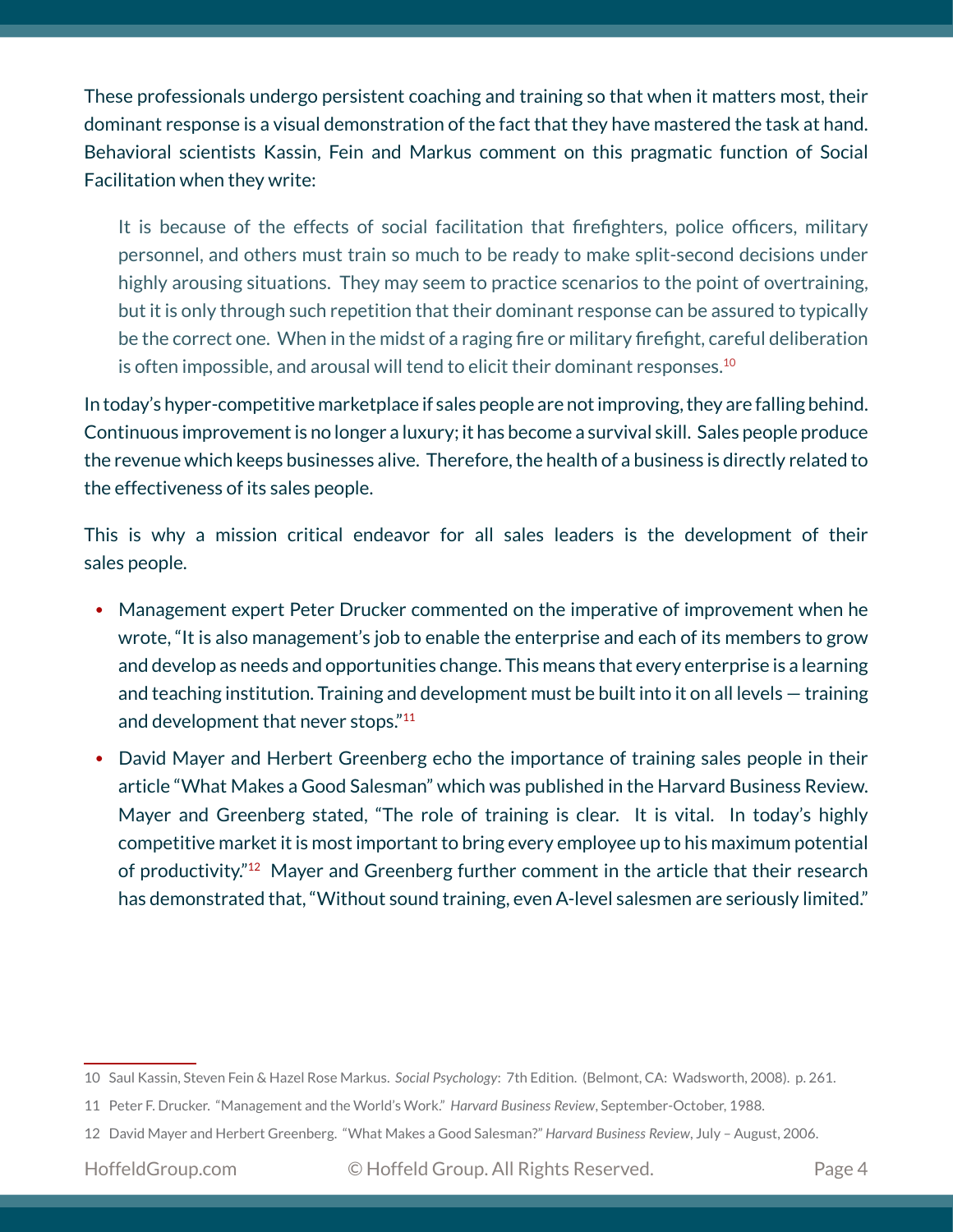# Reinforcement vs. Continued Development

Far too often, after new hire training, the development of sales people is largely ignored. This is not only an unprofitable business practice, but it also ignores proven principles of social science. Sales people need regular coaching and training that guides them in cultivating new knowledge and skills.

This is not merely the reinforcement of current behaviors.

Contrary to popular belief, reinforcement is not enough. The focus on reinforcement and not continuous development is a problematic trend in modern sales training. This is not semantics, but a key differentiation in the theory and practice of how sales people are developed. Though mastery of current behaviors is vital, true advancement comes through coaching and training that is focused upon enhancing a sales person's knowledge and skill.

This also highlights an important disparity between mediocre and leading sales producers. Mediocre sales people reinforce their current behaviors. Whereas, top sales people strive to increase the effectiveness of their dominant response.

Without a deliberate emphasis upon expanding a sales person's ability, any success will be shortlived. This has even been proven through numerous scientific studies.

- Behavioral scientists Ericsson, Krampe and Tesch-Romer investigated how people achieve superior high levels of performance across a variety of disciplines. The research revealed that an overarching theme among the elite performers was that they did not focus upon the "execution or repetition of already attained skills but repeated attempts to reach beyond one's current level."<sup>13</sup>
- Numerous other scientific studies have also concluded that those who rise to the highest echelon of a profession do so through a relentless drive to continually improve their performance.

<sup>13</sup> K. Anders Ericsson, Roy W. Roring and Kiruthiga Nandagopal. "Giftedness and evidence for reproducibly superior performance: an account based on the expert performance framework." *High Ability Studies*, 18, No. 1, (2007), 18.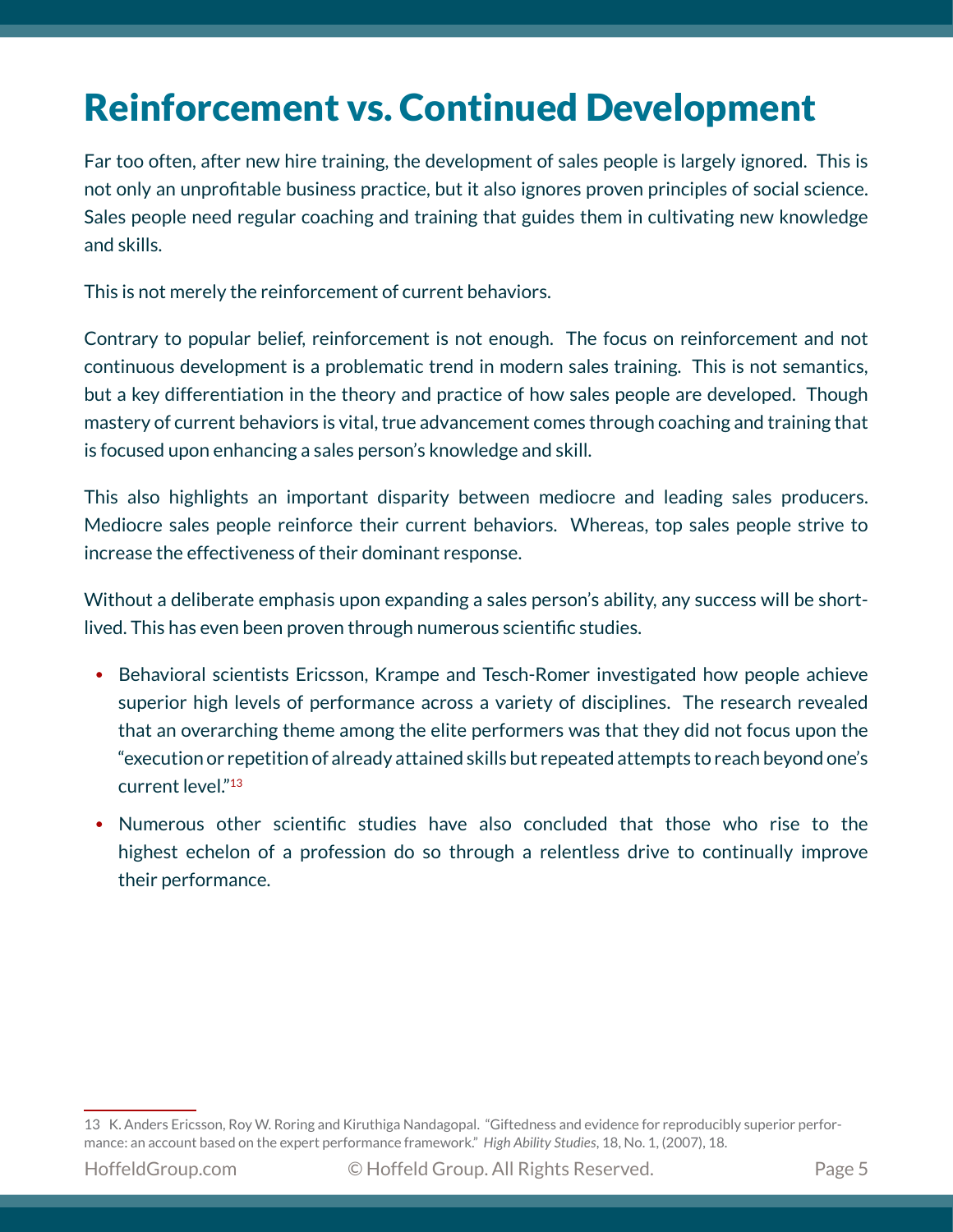# Accurately Evaluate a Sales Person Through Social Facilitation

### **SOCIAL FACILITATION APPLICATION #2:**

A second important application of Social Facilitation is that within a productive sales coaching and training session there will be a dialogue that will prompt a sales person to demonstrate adeptness in executing a behavior or comprehension of a principle. It will not take a leader long to notice that some sales people perform well during these interactions, while others respond poorly.

In response to a weak demonstration of skill or knowledge sales people will often retort, "I normally do better with a prospect. You just make me nervous." I cannot even attempt to estimate the vast number of times I have been told this over the years. Nevertheless, is it true? This question matters because when sales people state that they are not accurately representing their capability, not only is the sales person attempting to shirk responsibility, but even more concerning is that he or she is attempting to skew the sales leader's perception of reality. A leader's awareness of reality is tremendously important because their capacity to correctly discern what is really going on will guide them in both equipping sales people and making wise decisions. As one of my professors at Harvard Business School, Dr. Frank Cespedes said, "The difference between success and failure in sales management is understanding reality."

Before you as a sales leader begin to despise your sales people for attempting to mislead you, it is important to realize that most sales people are not attempting to deceive their manager, coach or trainer. Much of the time, they believe what they are saying about their competency level is true. This is due to the fact that surveys have overwhelmingly demonstrated that people in general have exaggerated beliefs about their own ability.<sup>14</sup>

• David Dunning, Professor of Psychology at Cornell, addressed this in his book, In *Self-Insight: Roadblocks and Detours on the Path to Knowing Thyself* when he summarized, "A large number of studies from many corners of psychology research suggest that, as a general rule, people's impressions of their abilities  $-$  whether arrogant or humble  $-$  are not anchored very closely to their actual level of skill."<sup>15</sup>

<sup>14</sup> D. Dunning, C. Health and J.M. Suls. "Flawed self-assessment: Implications for health, education, and the workplace." *Psychological Science in the Public Interest*, 5, 2004. p. 69 – 106.

<sup>15</sup> David Dunning. *In Self-Insight: Roadblocks and Detours on the Path to Knowing Thyself.* (New York: Taylor & Francis Group,2005). p. 3.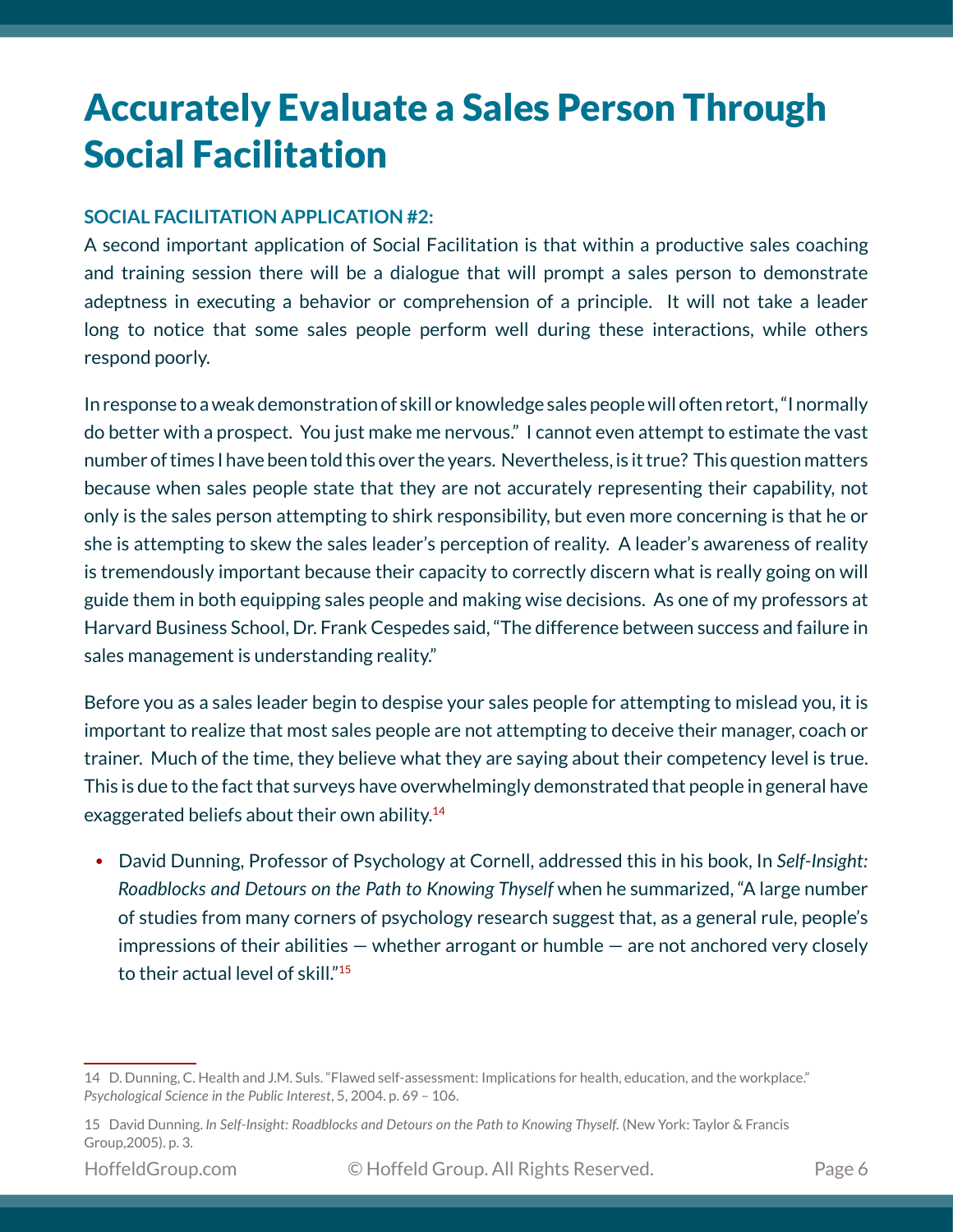- A survey found that ninety-four percent of college professors believe that their work is above average.16
- Jay Conger writes in the Harvard Business Review that most business people grossly overestimate their skill level.<sup>17</sup>
- Research published in the journal Psychological Science has also revealed that people regularly over-rate their effectiveness in presenting to an audience.<sup>18</sup>
- To further muddy the waters, research published in the Journal of Personality and Social Psychology has shown that the lowest performers exaggerate their level of ability more than other more productive colleagues.19

Psychologists Kruger and Dunning explain that the reason people routinely struggle with being aware of their incompetence is because the knowledge and skill that they lack is what is necessary to recognize competence.<sup>20</sup> Charles Darwin aptly summarized this type of assertive obliviousness when he wrote, "Ignorance more frequently begets confidence than does knowledge."<sup>21</sup>

Due to this distortion of reality, sales leaders are often at a loss regarding how to respond to a sales person who performs poorly in a coaching or training session, but boldly proclaims that they are adept when selling to prospects. Despite the fact that a sales person's knowledge of their skill may be skewed, how can sales leaders objectively gauge if a sales person's assessment is accurate or not? This question is vital to answer correctly. The evaluation of sales people is a mission critical endeavor because without an assessment, sales leaders will be unable to provide constructive feedback and without feedback the development of sales people will be limited.

This is why understanding Social Facilitation is so essential. It cuts through the guesswork and provides sales leaders proven science to base their evaluations of sales people upon.

When sales people attempt to demonstrate their knowledge or skill, you know that what you are witnessing is Social Facilitation at work. The sales person is experiencing psychological arousal because of the sales leader's presence and therefore what that sales person is exhibiting is his or her dominant response.

- 18  B. Keysar and A.S. Henly. "Speakers' overestimation of their effectiveness." *Psychological Science*, 13, 2002. p. 207 2112.
- 19  J. Kruger and D. Dunning, "Unskilled and Unaware of It: How Difficulties in Recognizing One's Own Competence Lead to Inflated Self-Assessments." *Journal of Personality and Social Psychology*, 77, no. 6, 1999. p. 1121 – 1134.
- 20  Justin Kruger and David Dunning. "Unskilled and Unaware of It: How Difficulties in Recognizing One's Own Incompetence Lead to Inflated Self-Assessments." *Journal of Personality and Social Psychology*, 77 (6), 1999.

21 Charles Darwin. *The Descent of Man.* (London: John Murray, 1871). p. 3.

HoffeldGroup.com © Hoffeld Group. All Rights Reserved. Page 7

<sup>16</sup> David Dunning, C. Health and J.M. Suls. "Flawed self-assessment: Implications for health, education, and the workplace." *Psychological Science in the Public Interest*, 5, 2004. p. 69 – 106.

<sup>17</sup> Jay Conger. "The Necessary Art of Persuasion." *Harvard Business Review Onpoint*, Fall 2010. p. 50.